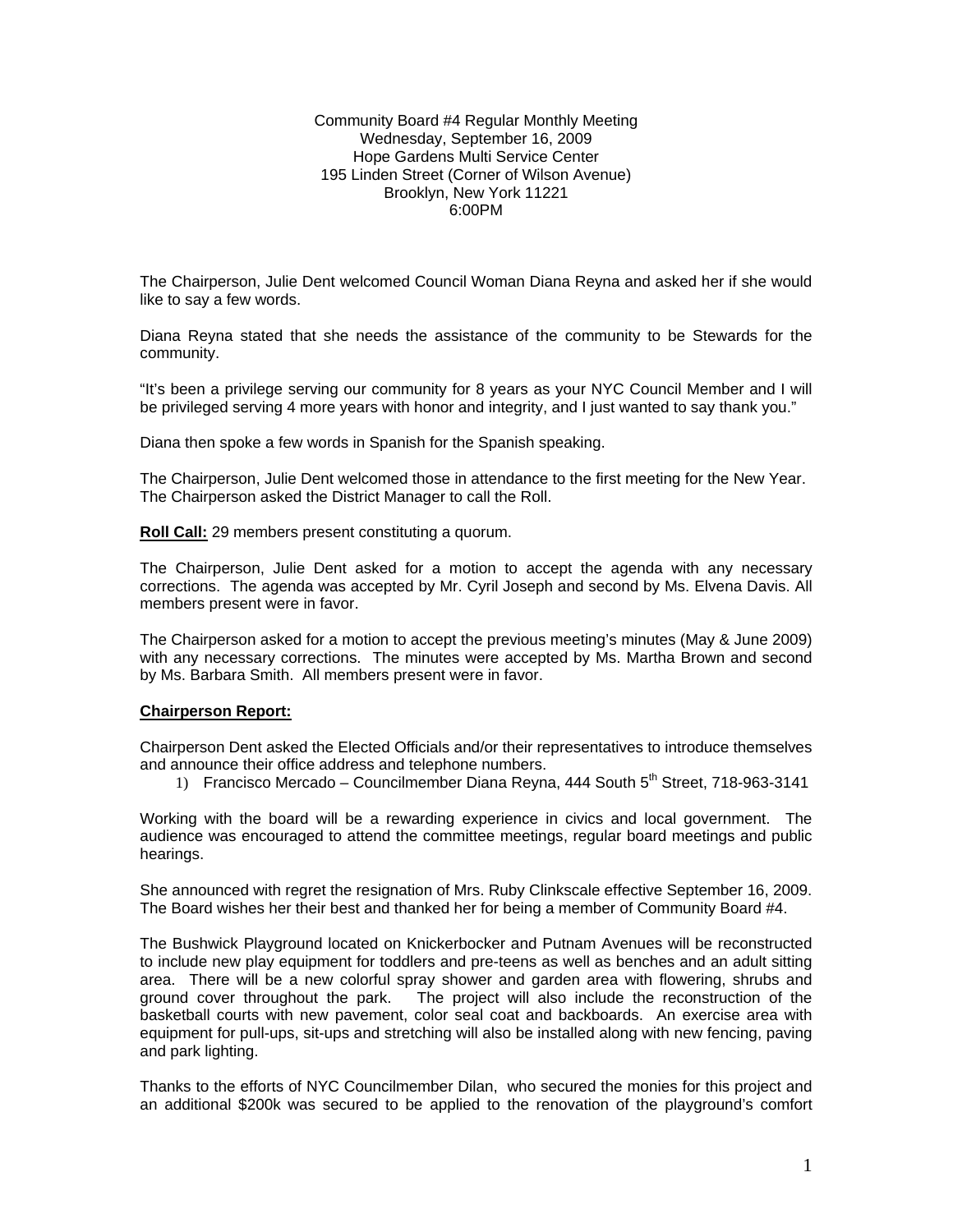station. The project will include a new roof, stalls, windows and the restoration of bricks as well as accessibility improvements. This work is expected to begin in the fall and completed by the spring of 2010.

At the completion of this project, the Community will celebrate with the renaming of the ball field in the honor of Barry Morrow.

Bushwick Bronco Baseball team won their way to the League World Series.

The Municipal Art Society of NY (MAS) will once again provide a CITI Youth Map Technician at the Community Board #4 monthly meetings starting in October 2009. The students will be accompanied by a map coach who will introduce the students to the board and help them with their set up and technical needs. These students will have an array of skills that will be utilized by the board.

## **District Manager's Report:**

The District Manager welcomed everyone back from a short summer recess.

Each year the Community Board #4's committees are re-organized with new members and sometimes with a new chairperson. As the board looks forward to the upcoming 2009-10 year they are hopeful that more local residents will take an active role in working with the committees. It is not a requirement to be a member of the board in order to work on one of the board's standing committees.

The following list is representative of the standing committees and future issues which will be discussed at meetings. More issues can be added to the list.

| <b>Committee</b><br>Civic and Religious     | <b>Chairperson</b><br>Elvena Davis | <b>Issues</b><br>Street co-naming request, Bushwick<br>parade, communications with<br>churches and civic organizations                                                                                                              |
|---------------------------------------------|------------------------------------|-------------------------------------------------------------------------------------------------------------------------------------------------------------------------------------------------------------------------------------|
| <b>Economic Development</b>                 | Odolph Wright                      | Local Development Corps, Merchant<br>Groups, Business Improvements                                                                                                                                                                  |
| Environmental Protection/<br>Transportation | Eliseo Ruiz                        | Roadway repair, Transit Authority<br>water and sewer issues, clean-air<br>environmental health issues                                                                                                                               |
| Health/Hospital & Human<br><b>Services</b>  | Deborah Brown                      | Local hospital changes/updates,<br>district health concerns, hosting<br>Blood drives. Liaison with<br><b>Community Organizations</b><br><b>Providing Human Service</b>                                                              |
| Housing/Land-Use                            | Martha Brown                       | Housing agencies/individuals<br>wishing to construct, change<br>zoning, demolish property with the<br>District, long range planning for the<br>Community, establishing liaison<br>Relationships with local housing<br>Organizations |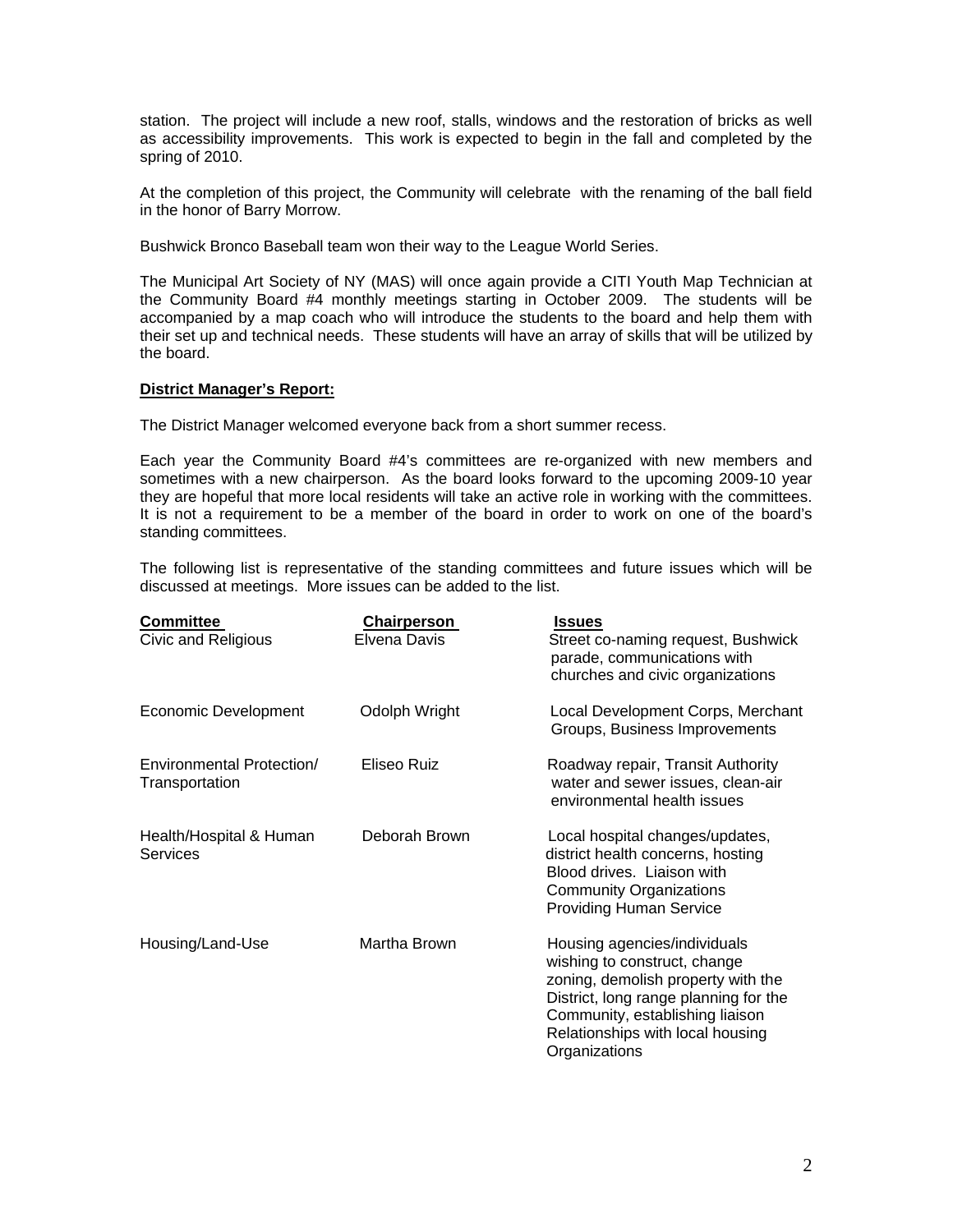| Parks and recreation | Austen Martinez | Monitoring of the conditions of local<br>Parks & playgrounds,<br>Recommending the baseball<br>Organization to the DPR to have<br>Organized playing time in parks,<br>Developing "Friends of Parks"<br>Organizations. |
|----------------------|-----------------|----------------------------------------------------------------------------------------------------------------------------------------------------------------------------------------------------------------------|
| <b>Public Safety</b> | Barbara Smith   | Monitoring SLA request, issues<br>pertaining to the (3) Police Pcts.<br>within the district                                                                                                                          |

*Monitoring SLA requests will be a very important project for the board. New guidelines were developed for anyone who is applying for a new or renewed liquor license. The District Manager is hoping to have in the near future a map developed, that will state what kind of licenses are throughout the community. Board members are invited to get involved with the project. The next meeting will be held on September 22, 2009 at the 83rd Precinct*.

| Sanitation             | <b>Raymond Yarally</b> | Monitoring the cleanliness of the<br>District, organizing district clean-ups                                                   |
|------------------------|------------------------|--------------------------------------------------------------------------------------------------------------------------------|
| <b>Senior Citizens</b> | Victoria Fernandez     | Developing relationships with local<br>Senior citizens centers, advocating for<br>Issues affecting the senior population       |
| Youth and Education    | Virgie Jones           | Reporting on youth projects & programs<br>within the district, establishing rapport<br>with Principals and Parent Coordinators |

Residences of the community are invited to attend the community meetings however, when it comes to voting only the Committee Members will be able to do so.

The committee chairpersons will establish a standard meeting date and time of which their meetings will take place. The information regarding those meetings will be publicized. In order to be certain as to when the meetings are held, those interested are asked to call the Community Board's office at 718-628-8400.

The District Manager provided information from the NYC Department of Health and Mental Hygiene on the H1N1 virus (swine influenza). Information regarding what H1N1: the symptoms, how it spreads, how to protect yourself, who should be tested, etc. was provided.

NYC – Department of Health & Mental Hygiene has noted West Nile Virus Activity in the 11206 zip code. They are warning that people over 50 years of age take special personal precautions to prevent mosquito bites: Use repellents that contain DEET, Oil of Lemon Eucalyptus, etc., and always follow the labels instructions.

United States postal Service – USPS is embarking on their Temporary Seasonal Positions available in the Triboro District. All positions require frequent lifting, continuous standing, bending and availability to work 8 hours per day plus overtime as needed. Holiday hiring will be for November & December 2009. Salary is \$12.00 per hour. Applications must be submitted by September 23, 2009. Applicants must apply online at www.usps.com and have a valid email address.

The Grand Parent Family Apartments located at 951 Prospect Avenue in the Bronx has apartments available. The 50 apartments building built in 2005 are exclusively for grandparents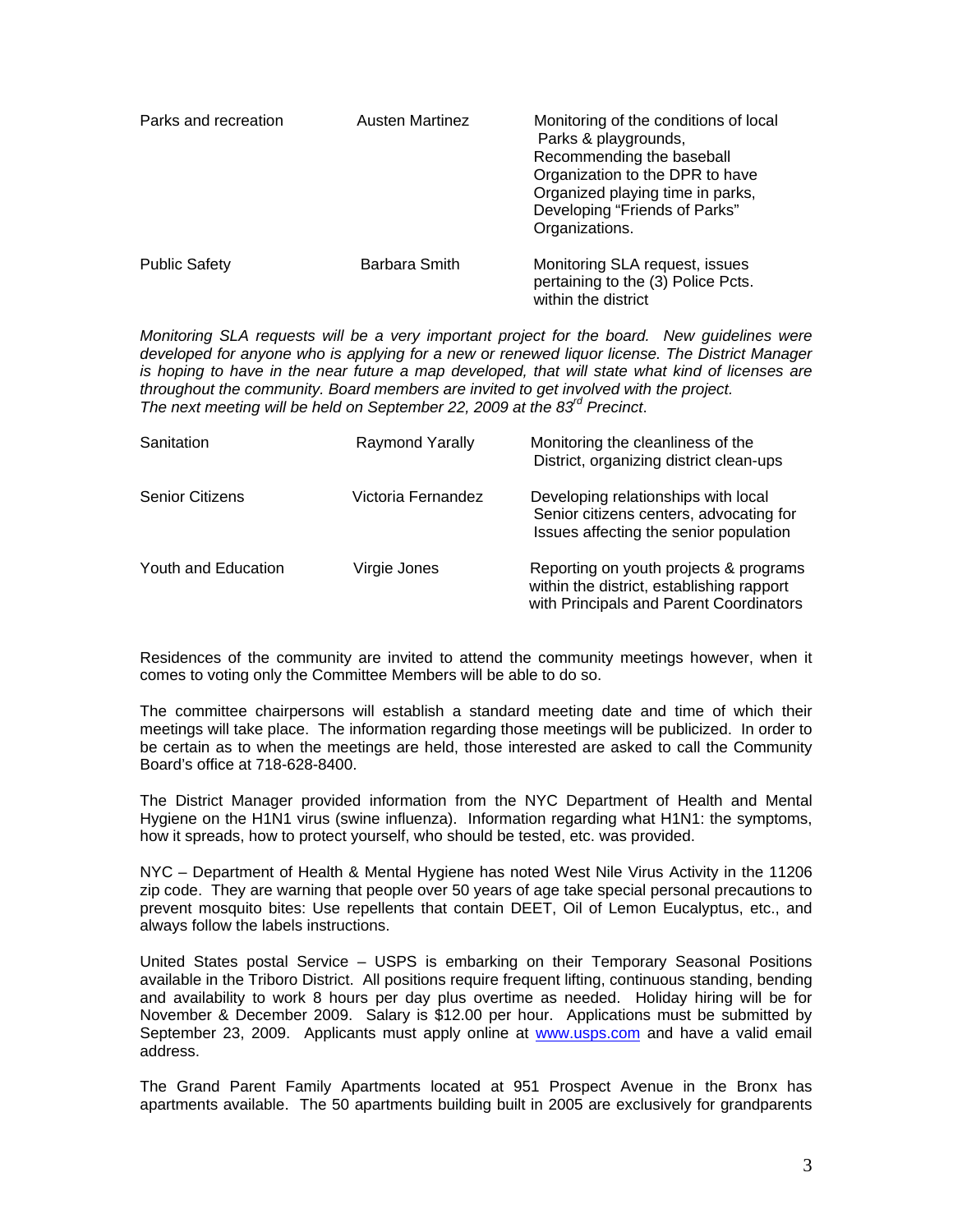or elderly caregivers (62 years or older) who care for minor grandchildren/relatives under the age of 18. A family relationship such as adoptive parent or legal guardian is required. A comprehensive program of supportive services provided by Presbyterian Senior Services (PSS) and West Side Federation for Senior Housing (WSFSSH) is available on site.

Brooklyn Borough Consultations: Each year Community Board #4 participates in the Borough Consultations where agency heads and appropriate staff spend time with the leadership of the board discussing issues affecting the district. This year the format changed, in that, the Borough of Brooklyn hosted GROUP SESSIONS on September 11 and upcoming on September 30, 2009.

On September 24, 2009 Community Board #4 will host meetings with the Department of Parks & Recreation, NYPD and Department of Transportation, all board members are welcomed to join the District Manager as we advocate for services from those agencies. The meeting will be held at the old Sara J. Hale High School.

After the sessions are complete the board will host their annual Capital and Expense Budget Prioritizing Public Hearing during the month of October.

# **New Business**

Mr. Odolph Wright: Dangerous traffic area located at Halsey and Broadway. Pedestrians do not use the crosswalk from on side of the street to the other side of the street. Mr. Wright suggested that the Transportation Committee get together with Community Board #3 in order to get some type of railing installed so as to prevent any potential accidents from occurring.

The District Manager asked that each Committee Chairperson let her know when they will chair their meeting.

Rev. Matthew Rae: Stated that the Community Board's office should have relocated to the 1420 Bushwick Avenue address over the summer as planned. He also stated that there should be some monies available somewhere so that the office can do so. Since additional work on the office is needed in order for the move to take place, he suggested that a committee be formed so that they can find out where the monies are available.

The Chairperson stated that a meeting will be scheduled next month to discuss this matter and Rev. Rae and other members of the board will be invited to attend.

## **Announcements:**

Evelyn Ortiz, NYC Department of Health: With the flu season approaching and the H1N1 virus a concern too many the Department of Health is looking for flu fighters. Flu Fighters are training organizations with information on the best practices as well as information on how to train others in the community, a train to train situation. Any organization that is interested in the Health Department doing a presentation to their staff members, can sign up.

Laura Braslow: Two public Street Fairs

- 1) Sunday, September 20, 2009 located at Myrtle and Irving Avenues. Vendors are needed. If interested contact Patrick at Ridgewood Bushwick Senior Citizen office 718- 484-8552.
- 2) Maria Hernandez Park on September 27, 2009 sponsored by Capital B a neighborhood art organization.

Arts in Bushwick are having an art festival in November, artist and musicians are invited to participate. If interested please contact her at communities@artsinBushwick.com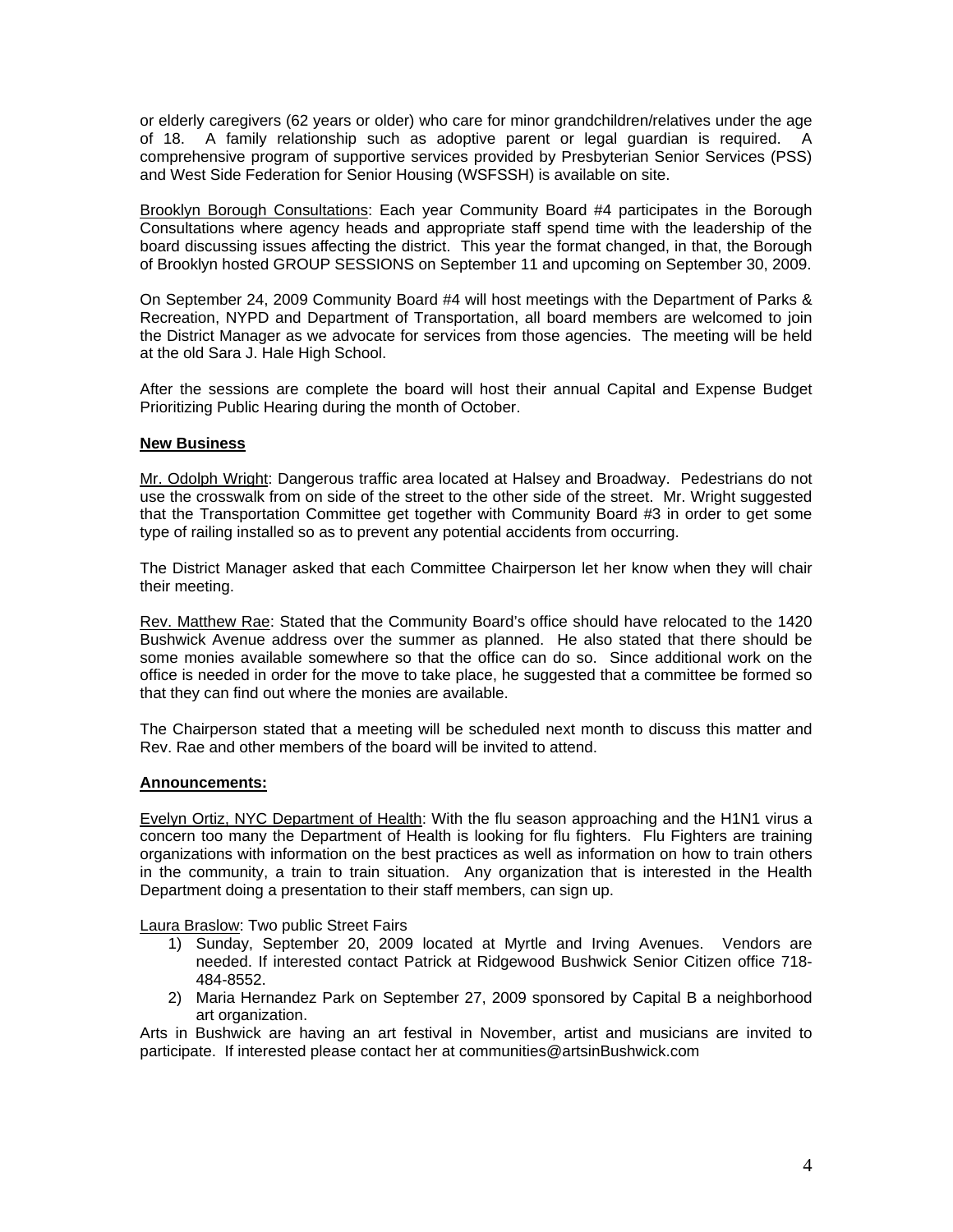Alisha, Citizens Committee for New York City: New Yorkers for better Neighborhoods Grant Application:

Have a great idea for a community improvement project? Apply for a "New Yorkers for Better Neighborhoods Award"! Through New Yorkers for Better Neighborhoods, Citizens Committee for New York City awards grants of \$500 to \$3,000 to volunteer-led groups to work on community improvement projects. Applications can be downloaded at: www.citizensnyc.org/grants for more information, call or email Saleen Shah or Arif Ullah at 212-989-0909/grants@citizensnyc.org Fall deadline: September 30, 2009 Spring deadline: March 14, 2010

Allison LaPlatney, Citizens Committee for New York City: Mollie Parnis Dress up Your School Awards Grant Application: Have a great idea for a community improvement project? Apply for a Mollie Parnis Dress up Your School Award! Through Mollie Parnis, Citizens Committee for New York City awards grants of \$500 to \$3,000 to public school based student-led projects that beautify schools or neighborhoods immediately surrounding schools. Download application: www.citizensnyc.org/grants for more information call or email Saleen Shah at 212-822- 9566/sshah@citizensnyc.org

Francisco Mercado, Councilmember Diana Reyna's Office: Saturday, September 19, 2009 at the Bushwick United Methodist Church in conjunction with CUNY is sponsoring their Annual Citizenship Drive. Anyone needing help with their papers to become a citizen is invited 9:00am-5:00pm.

Raul Rubio – Child Network: More foster parents are needed in the Bushwick Community. The Bushwick Community Partnership Initiative presents a "Foster Parent Recruitment" and Retention Friendship Event. The event will take place on Friday, September 25, 2009 from 5:30pm to 11:00pm, at Lindsay Park Community Center, 25 Boerum Street. For more information, please call Queenie Butler at 347-785-0603.

Raul Rubio - Family Services Network of NY: Community Visioning Workshop, Wednesday, September 30 at 6:00pm at the St. Thomas Episcopal Church, 1405 Bushwick Avenue. RSVP to Mr. Rubio at 718-455-3072 or to ddouglas@fsnny.org

Barbara Smith, President of 83 Pct. Council: They are now collecting for those who need help around the Thanksgiving Holiday. Anyone who can contribute can goods, monies, turkeys, etc. they can now start dropping it off at the 83<sup>rd</sup> Pct. so that they can give it out to those in need on November 23<sup>rd</sup>.

Evelyn Ortiz, Health Dept.: Fire Fighters – Tuesday, October 6, at the Restoration Plaza's Community Room from 6-8pm.

Olivia Triana, State Farm Insurance Agency: She moved into Bushwick from Florida, opened a small business and looking forward in being involved in the community. The agency is located at 136 Wyckoff Avenue.

Rachel Devlin, Green Fitness Studio: Opening a gym at 232 Varet Street, Brooklyn, New York 11206 bringing green design to Bushwick. Personal trainers are needed. She is looking to hire people from the Bushwick Community First. This environmental-friendly gymnasium is set to open this fall will incorporate a variety of sustainable design features, including rubber exercise flooring made from recycled car tires. The gym's interior lighting will come from CFL and LED installations and most exercise machines will be repurposed in addition to being self-powered or cordless. There will be classes on yoga, Pilates, etc. For more information: www.greenfitnessstudio.com